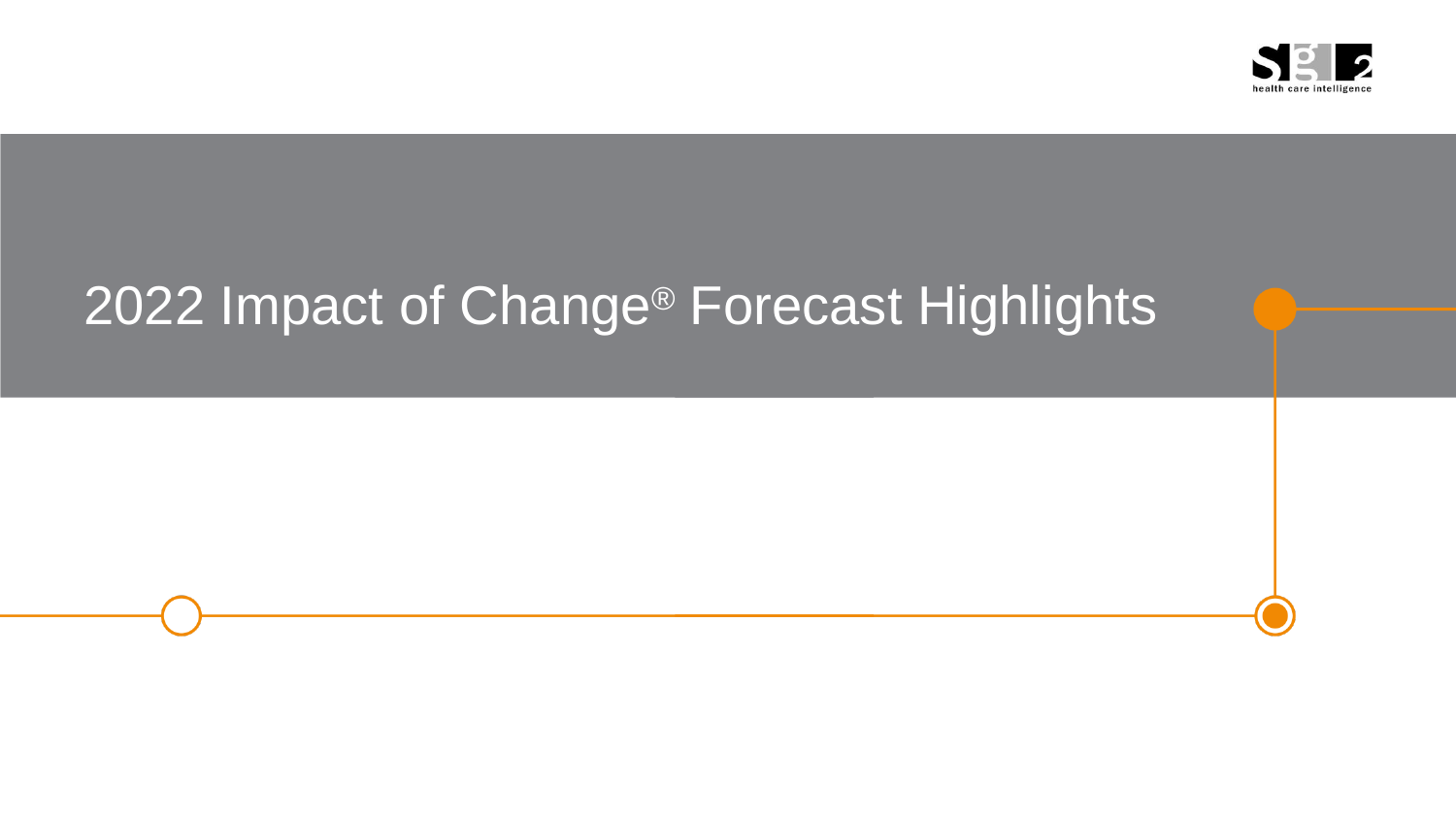## Key takeaways: Patient acuity rising as inpatient volume declines

- Hospital inpatient volume will recover but slow its growth over the next decade to 2% rate.
	- At the same time, fueled by chronic disease, hospital inpatient days is expected to increase at 8% growth.
- Tertiary and redesigned care model patients will also grow at 17% and 8% respectively.
- Outpatient volumes will grow 16% over the next decade, outpacing estimated population growth by 3%.
- Shifts in sites of care continues with ASC growth projected at 25% by 2032, physician office and HOPD at 18% each.
- Emergency department declines will soften to -2% in the next decade as transition of low-acuity patients begins to hit a floor
- As pandemic-era protocols decline, infectious disease will grow 3% next year before declining over the decade.
- Home care will grow in several areas, including evaluation and management (19%), home hospice (13%) and home physical and occupational therapy (10%).
- Telehealth will become more defined by service line as it increases over the next decade.

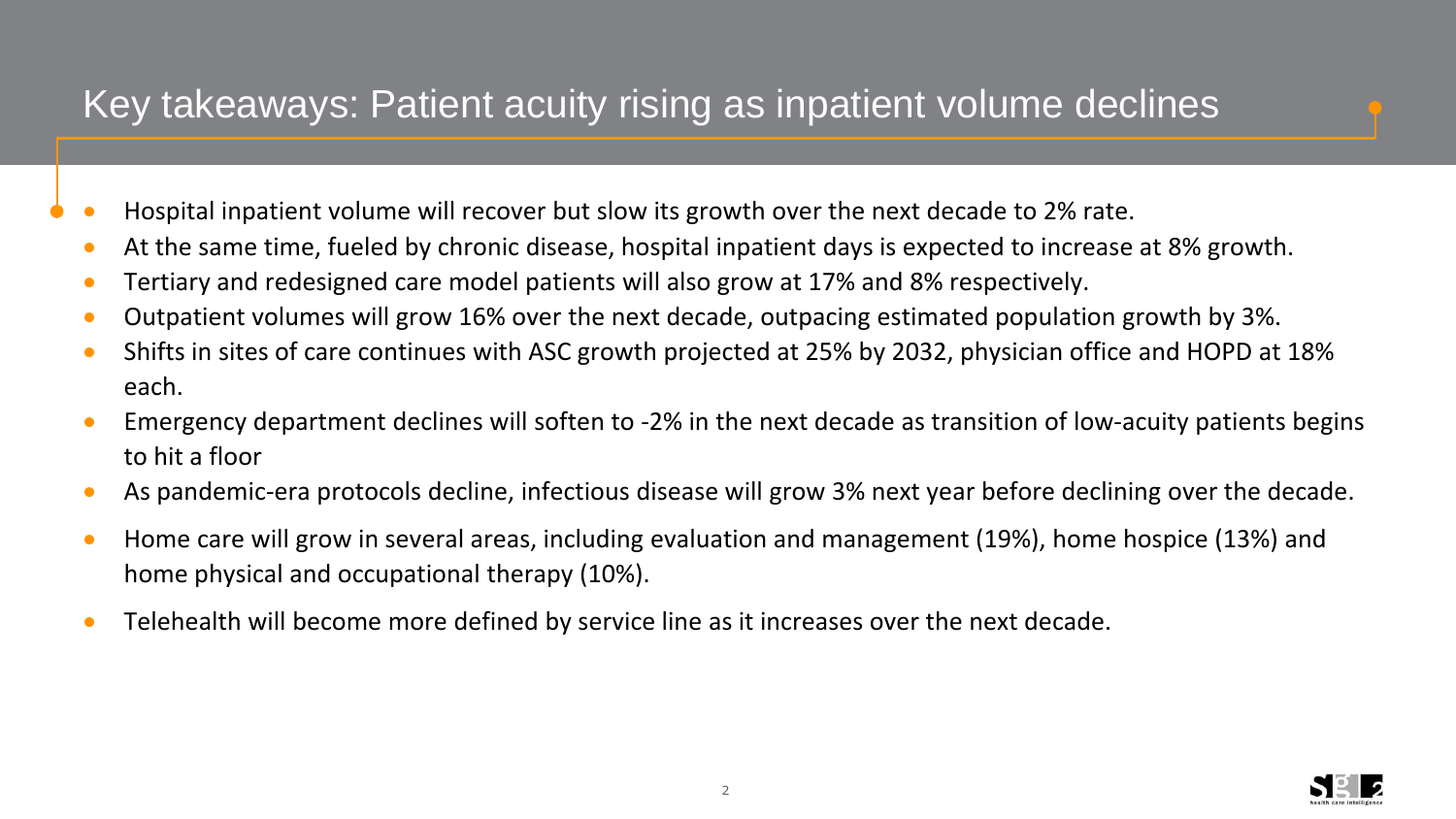# Inpatient Discharges and Days Increase as Acuity Continues to Rise



Note: Analysis excludes 0–17 age group. Sources: Impact of Change®, 2022; HCUP National Inpatient Sample (NIS). Healthcare Cost and Utilization Project (HCUP) 2019. Agency for Healthcare Research and Quality, Rockville, MD; Claritas Pop-Facts®, 2022; Sg2 Analysis, 2022.

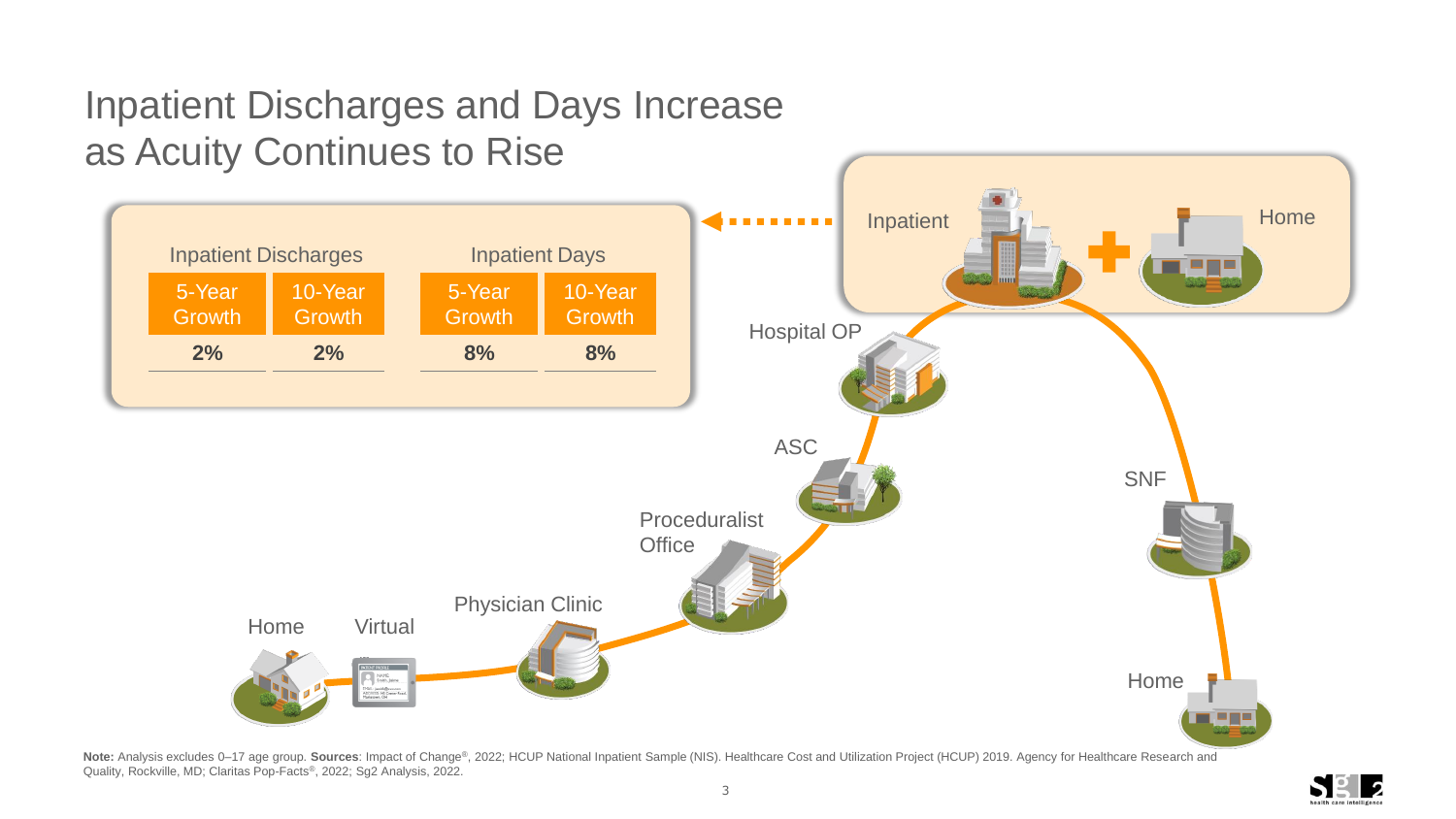

#### **Adult Inpatient Days Forecast** US Market, 2022–2032



Sources: Impact of Change®, 2022; HCUP National Inpatient Sample (NIS). Healthcare Cost and Utilization Project (HCUP) 2019. Agency for Healthcare Research and Quality, Rockville, MD; Claritas Pop-Facts®, 2022; Sg2 Analysis, 2022.

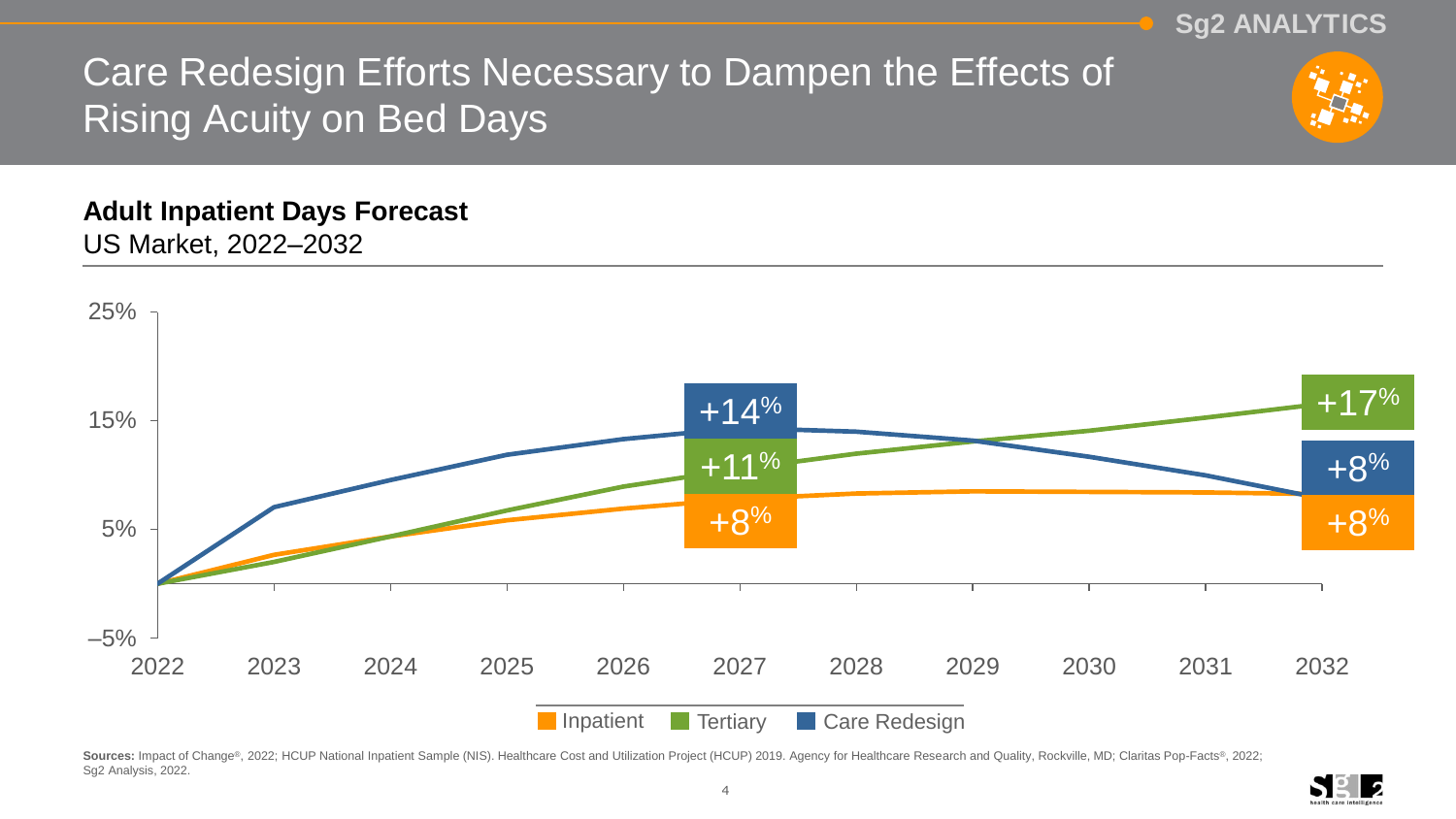**Sg2 ANALYTICS**

# Nationally, IP Utilization Remained Well Below Pre-pandemic Levels by the end of 2021

## **Adult Quarterly Comparison of Volumes, 2019 vs 2020–2021** Vizient Clinical Data Base



**IP Excluding COVID-19 Diagnosis IP With COVID-19 Diagnosis** 

Sources: Data from the Vizient Clinical Data Base/Resource Manager<sup>™</sup> used with permission of Vizient, Inc. All rights reserved. Q1 2019–Q4 2021; Sg2 Analysis, 2022.

Confidential and Proprietary © 2022 Sg2 5

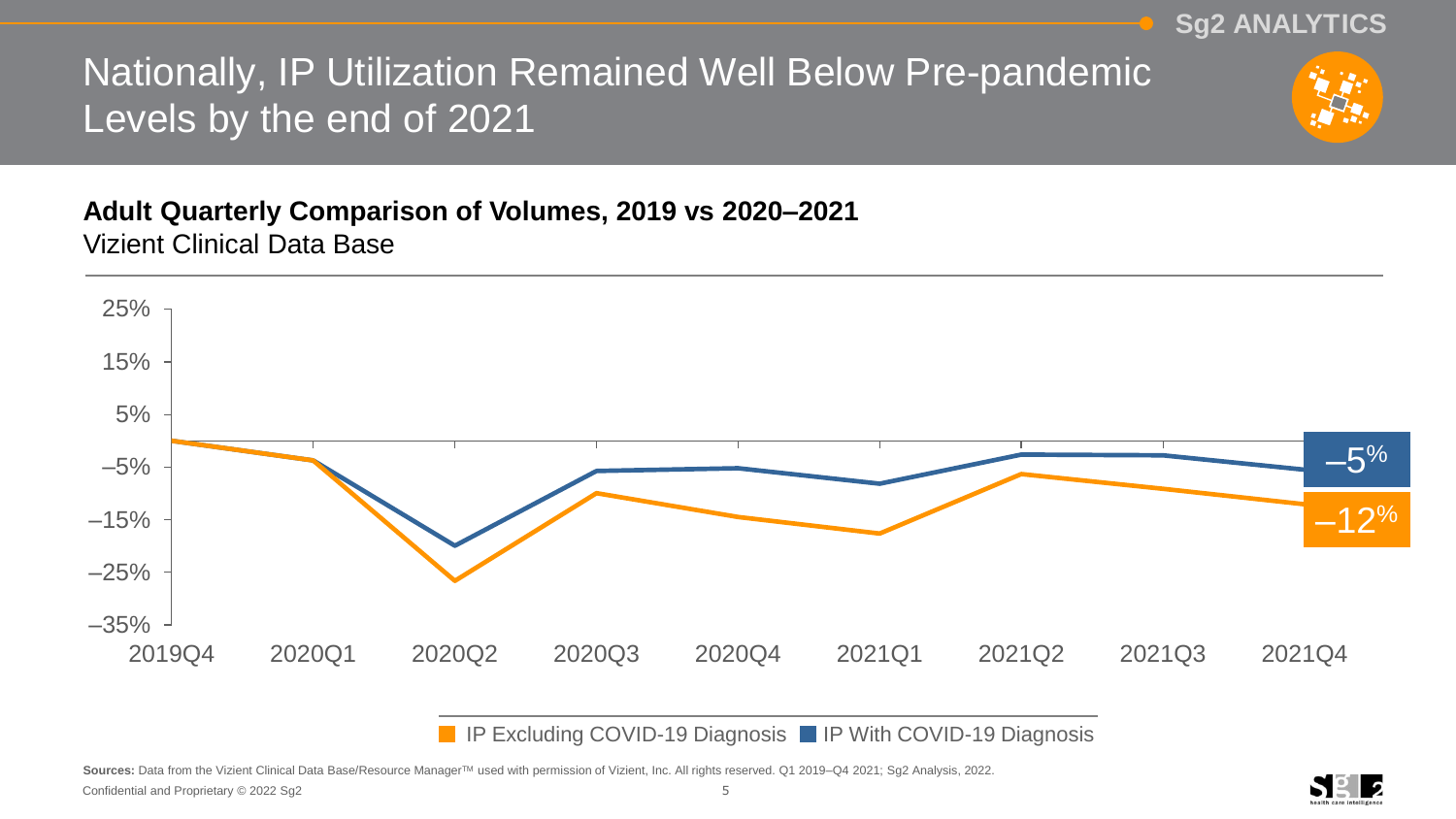While OP Surgery Rebounded, Overall OP Activity Remained Below Pre-pandemic Levels

### **Adult Quarterly Comparison of Volumes Including COVID-19, 2019 vs 2020–2021,**  Strata Decision Technology



Note: Analysis includes volumes for ICD-10 diagnosis code U07.1, COVID-19 infection and virtual visits. OP surgery defined as outpatient procedures—major and endoscopy. E&M = evaluation and management. **Sources:** Strata Decision Technology National Patient and Procedure Volume Tracker (2019–2021); Sg2 Analysis, 2022.



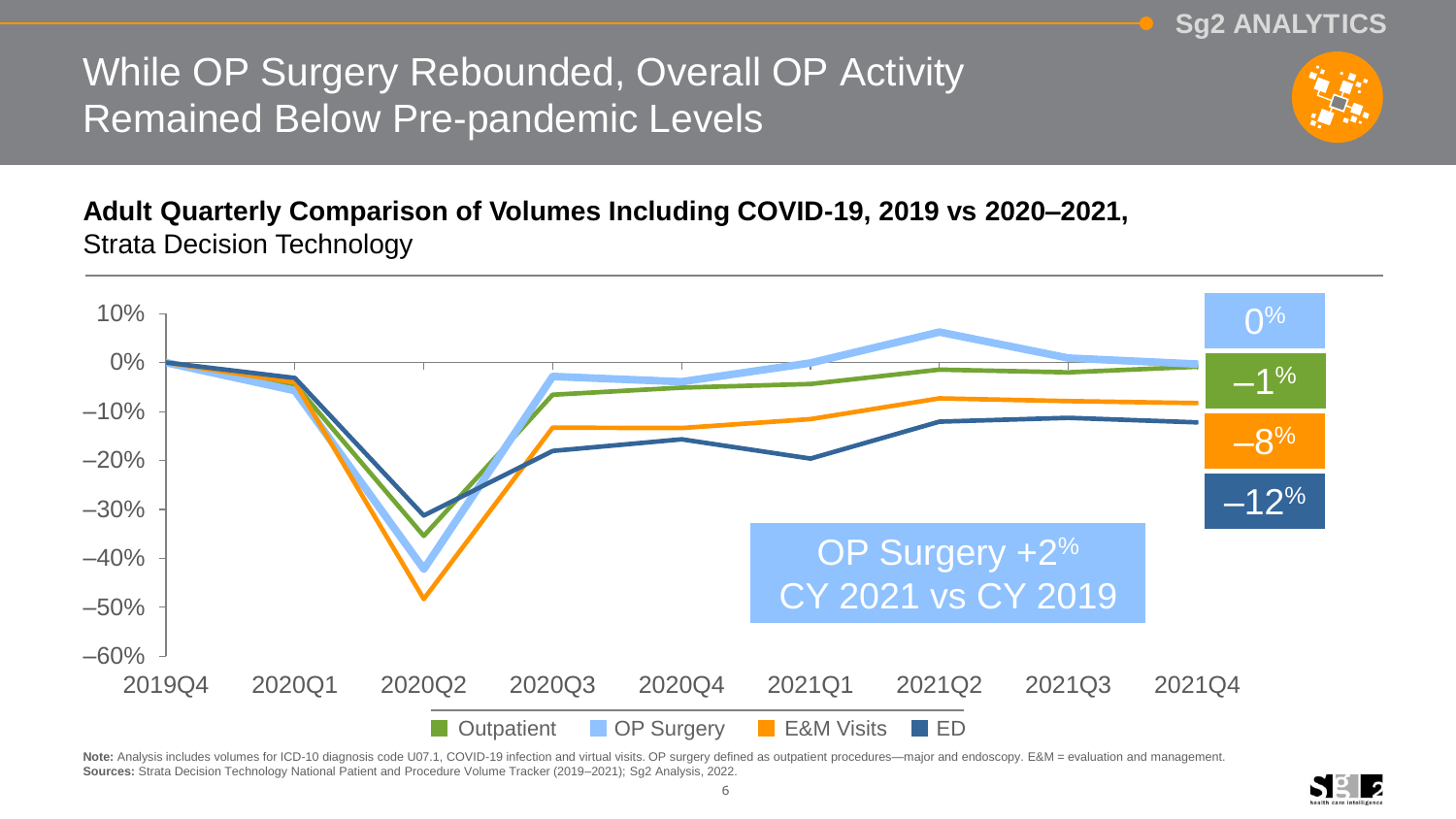Increased Demand for Outpatient Services Driven by Epidemiological and Policy Tailwinds



**Sg2 ANALYTICS**

#### **Adult Outpatient Forecast**

Impact of Change® 2022



#### **Adult Outpatient Forecast Impact Factors** Impact of Change® 2022



Note: Forecast excludes 0-17 age group. Sources: Impact of Change®, 2022; Proprietary Sg2 All-Payer Claims Data Set, 2019; The following 2019 CMS Limited Data Sets (LDS): Carrier, Denominator, Home Health Agency, Hospice, Outpatient, Skilled Nursing Facility; Claritas Pop-Facts®, 2022; Sg2 Analysis, 2022. Eco & consum = economy and consumerism; epi = epidemiology; innov & tech - innovation and technology; pop = population; SoC = System of C

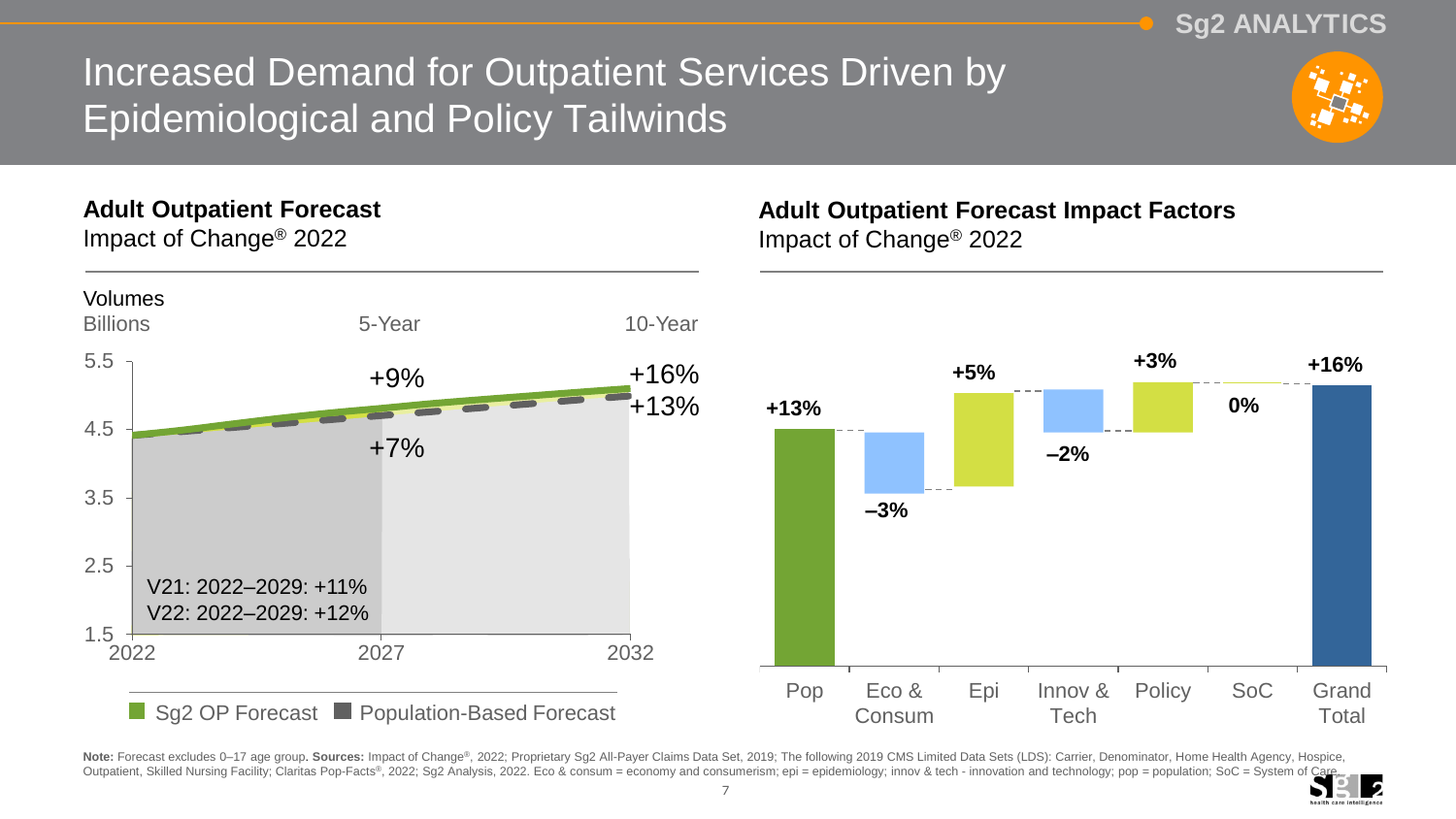# Surgical Shift From Inpatient Setting Slows in Latter Half of the Decade



National Inpatient Sample (NIS). Healthcare Cost and Utilization Project (HCUP) 2019. Agency for Healthcare Research and Quality, Rockville, MD; Proprietary Sg2 All-Payer Claims Data Set, 2019; The following 2019 CMS Limited Data Sets (LDS): Carrier, Denominator, Home Health Agency, Hospice, Outpatient, Skilled Nursing Facility; Claritas Pop-Facts®, 2022; Sg2 Analysis, 2022.

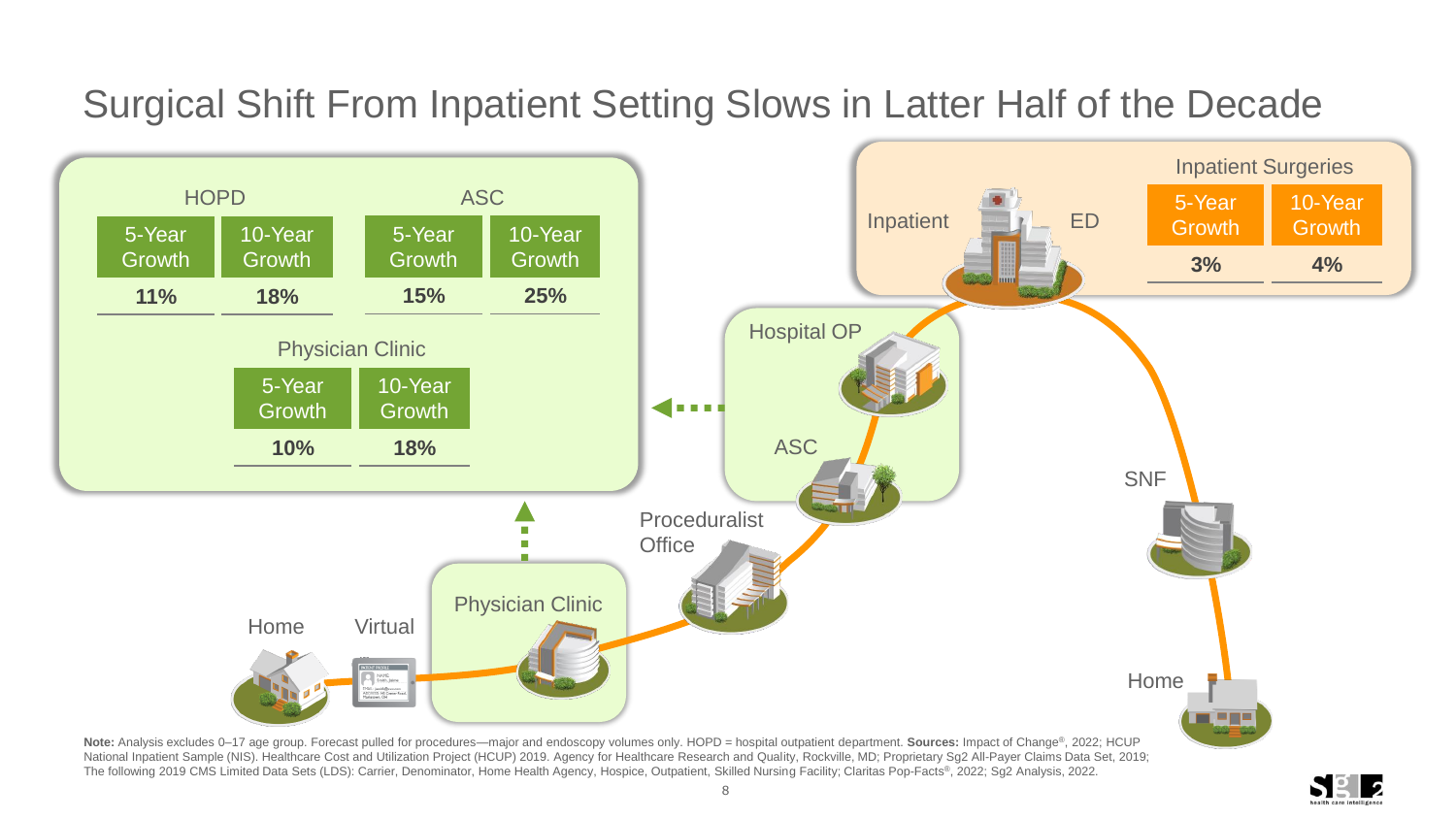

Note: Analysis excludes 0–17 age group. Sources: Impact of Change®, 2022; Proprietary Sg2 All-Payer Claims Data Set, 2019; The following 2019 CMS Limited Data Sets (LDS): Carrier, Denominator, Home Health Agency, Hospice, Outpatient, Skilled Nursing Facility; Claritas Pop-Facts®, 2022; Sg2 Analysis, 2022.

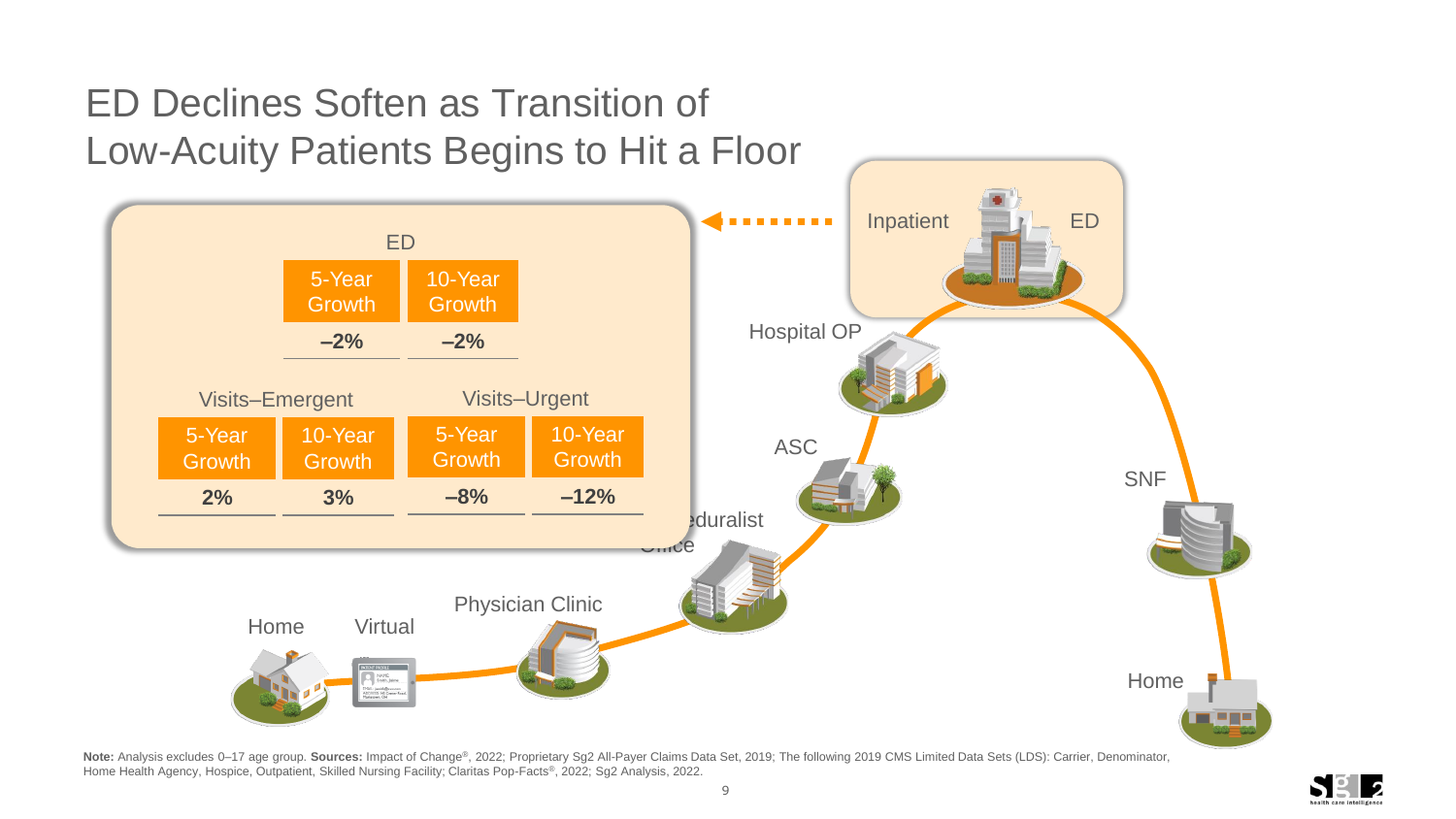## Infectious Disease ED Forecast

**Adult ED Forecast, Select CARE Families** US Market, 2022–2032

**Short-term bump in volumes for… Asthma**

**• Bronchitis and Other Upper** 

 **Chronic Obstructive Pulmonary Disease**

**Cystic Fibrosis**

**Influenza**

 **Other Infectious and Parasitic Diseases**

E U I D U U U U U U

Sources: Impact of Change®, 2022; Proprietary Sg2 All-Payer Claims Data Set, 2019; The following 2019 CMS Limited Data Sets (LDS): Carrier, Denominator, Home Health Agency, Hospice, Outpatient, Skilled Nursing Facility; Claritas Pop-Facts®, 2022; Sg2 Analysis, 2022.

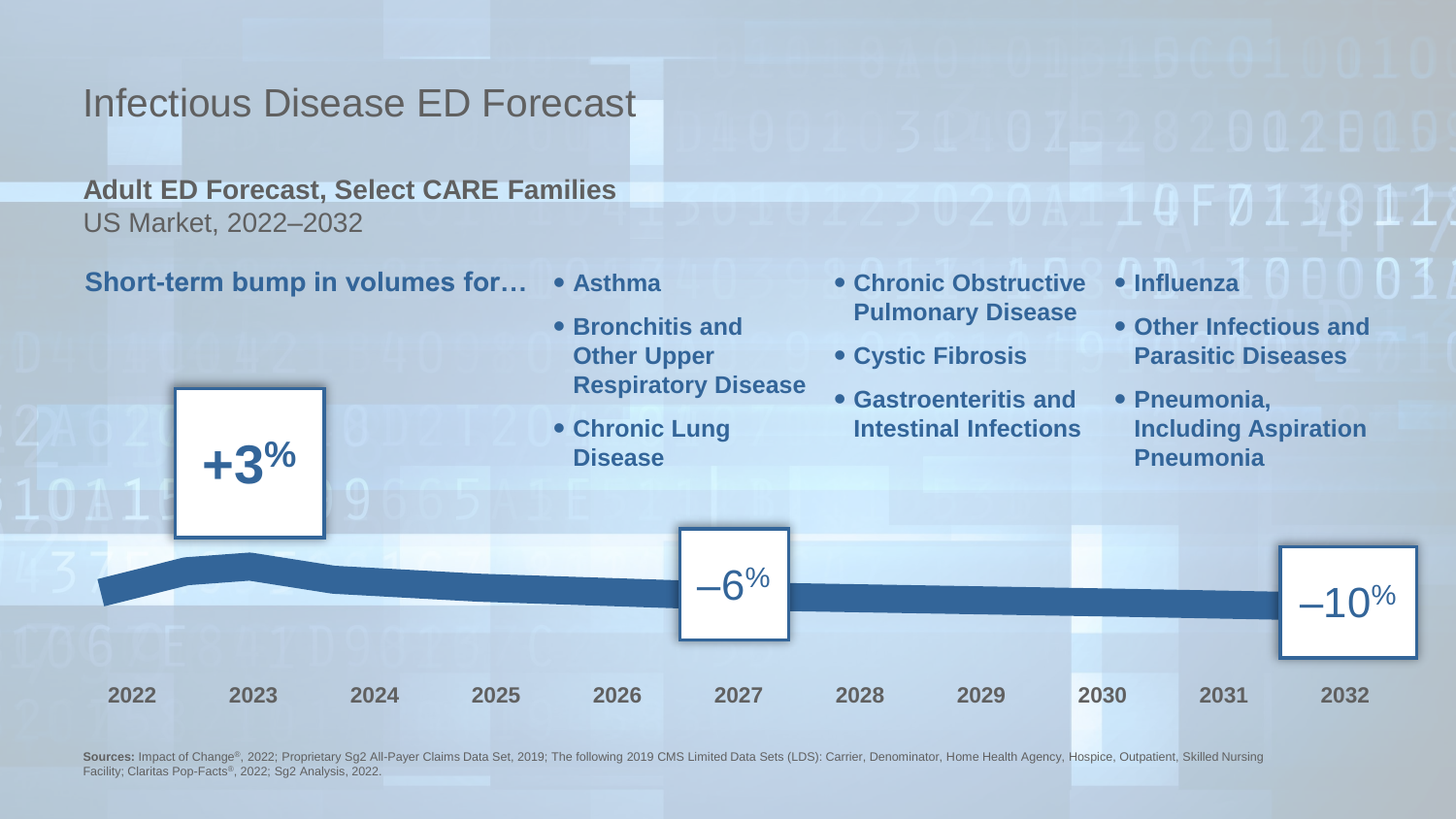## Shift of Medical Volumes to Home Gains Speed



2019 CMS Limited Data Sets (LDS): Carrier, Denominator, Home Health Agency, Hospice, Outpatient, Skilled Nursing Facility; Claritas Pop-Facts®, 2022; Sg2 Analysis, 2022.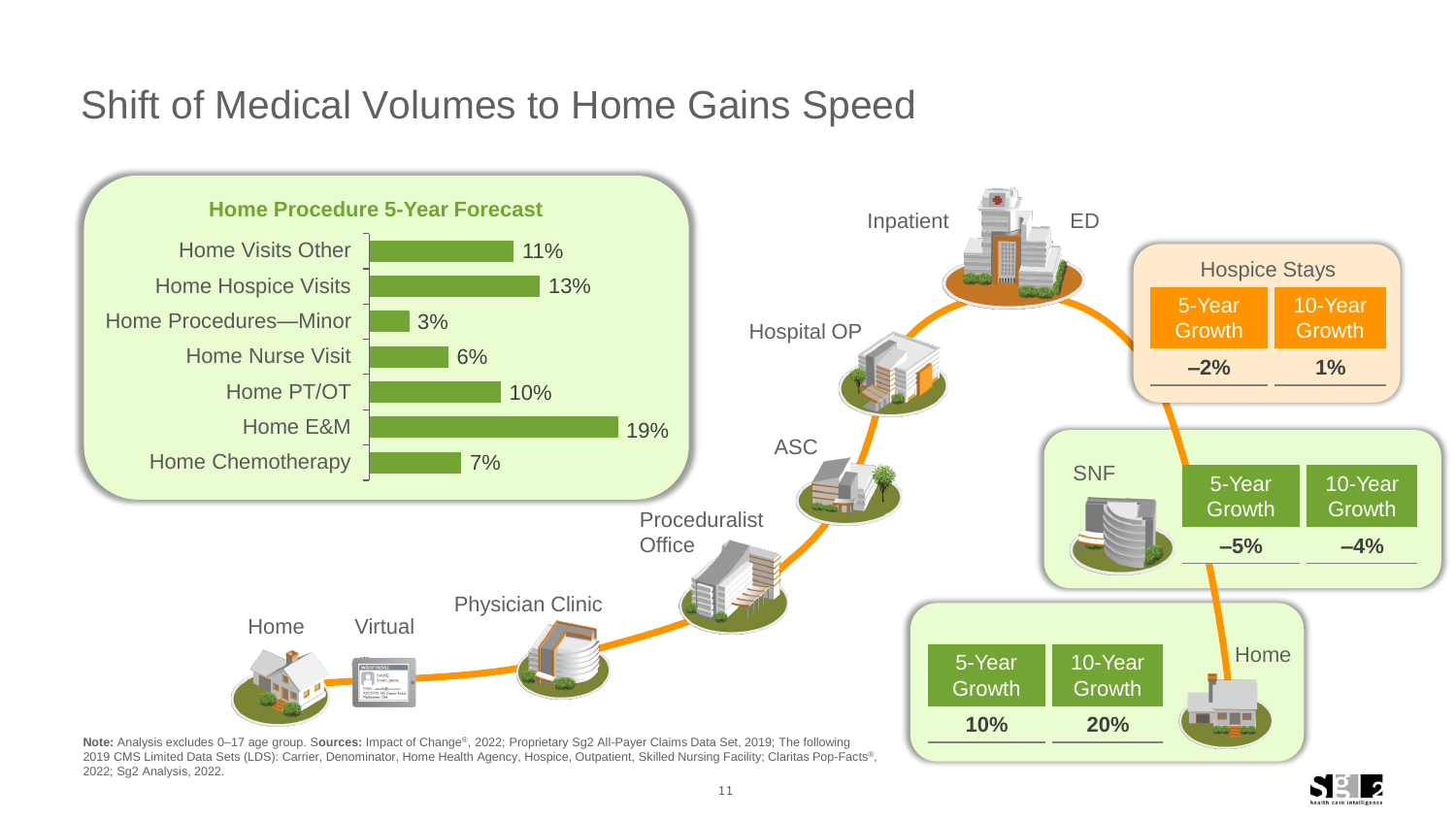**Sg2 ANALYTICS Strong Path Forward for the Shift Virtual Despite Reversion to** In-person Visits in 2021

**Percentage of Visits Conducted via Telehealth** Vizient CPSC, January 2021–December 2021



Note: Analysis excludes 0-19 age group. CPSC = Clinical Practice Solutions Center. Sources: Association of American Medical Colleges-Vizient Clinical Practice Solutions Center®, 2022; Impact of Change®, 2022; Proprietary S Claims Data Set, 2019; The following 2019 CMS Limited Data Sets (LDS): Carrier, Denominator, Home Health Agency, Hospice, Outpatient, Skilled Nursing Facility; Claritas Pop-Facts®, 2022; Sg2 Analysis, 2022. E&M=evaluation management.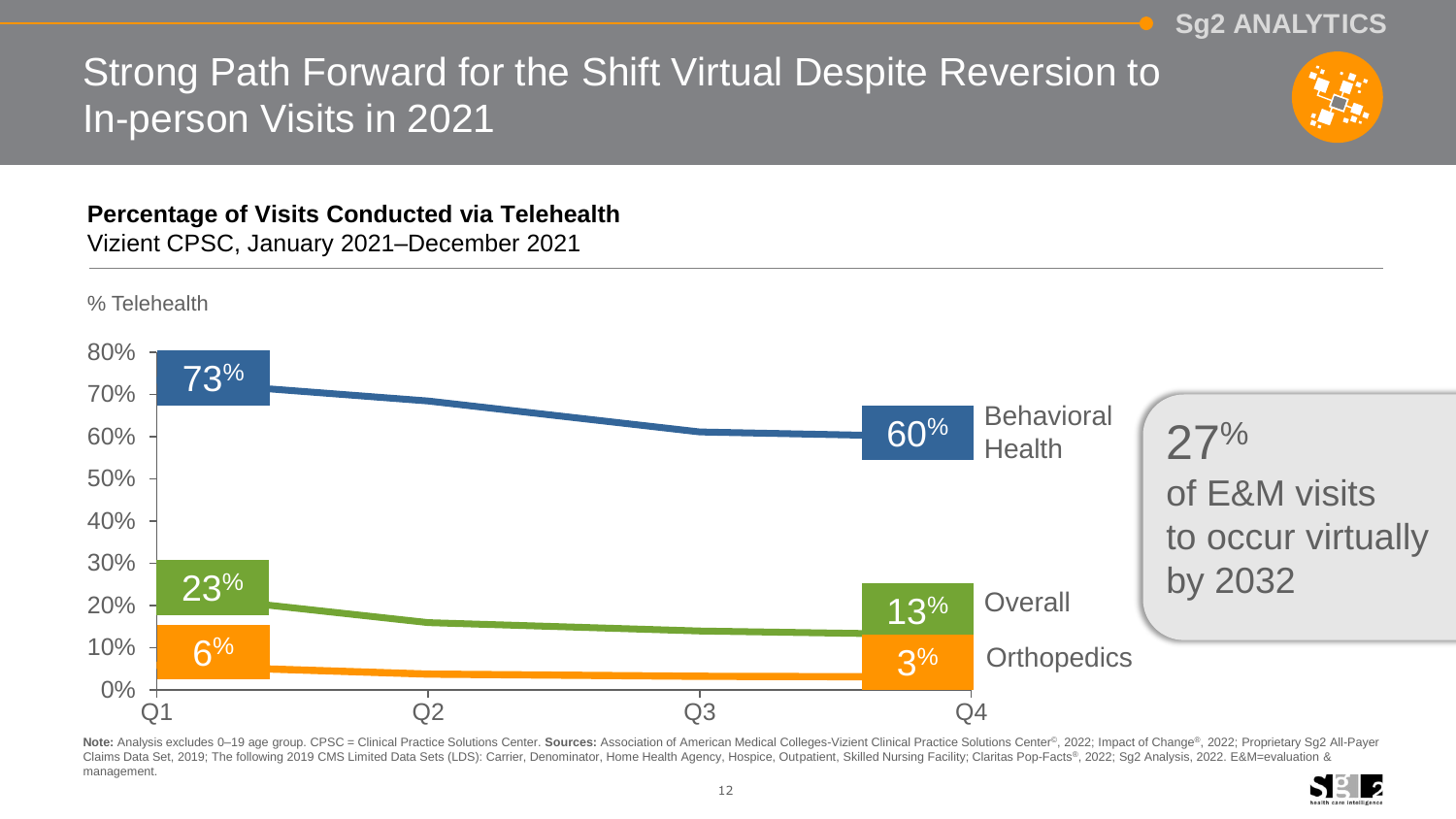## THE POWER OF DISEASE-BASED FORECASTING

By starting with trends in the prevalence and incidence of underlying health conditions, the disease-based Impact of Change model analyzes patient-level data and local market trends to project demand across inpatient and outpatient services. Each year, Sg2's experts evaluate and update a series of impact factors to forecast how each of these variables will influence volumes. Each impact factor reflects the trends specific to disease groupings and procedures within the population.

## SOURCES

Impact of Change®, 2022; HCUP National Inpatient Sample (NIS). Healthcare Cost and Utilization Project (HCUP) 2019. Agency for Healthcare Research and Quality, Rockville, MD; Proprietary Sg2 All-Payer Claims Data Set, 2019; The following 2019 CMS Limited Data Sets (LDS): Carrier, Denominator, Home Health Agency, Hospice, Outpatient, Skilled Nursing Facility; Claritas Pop-Facts®, 2022; Sg2 Analysis, 2022.